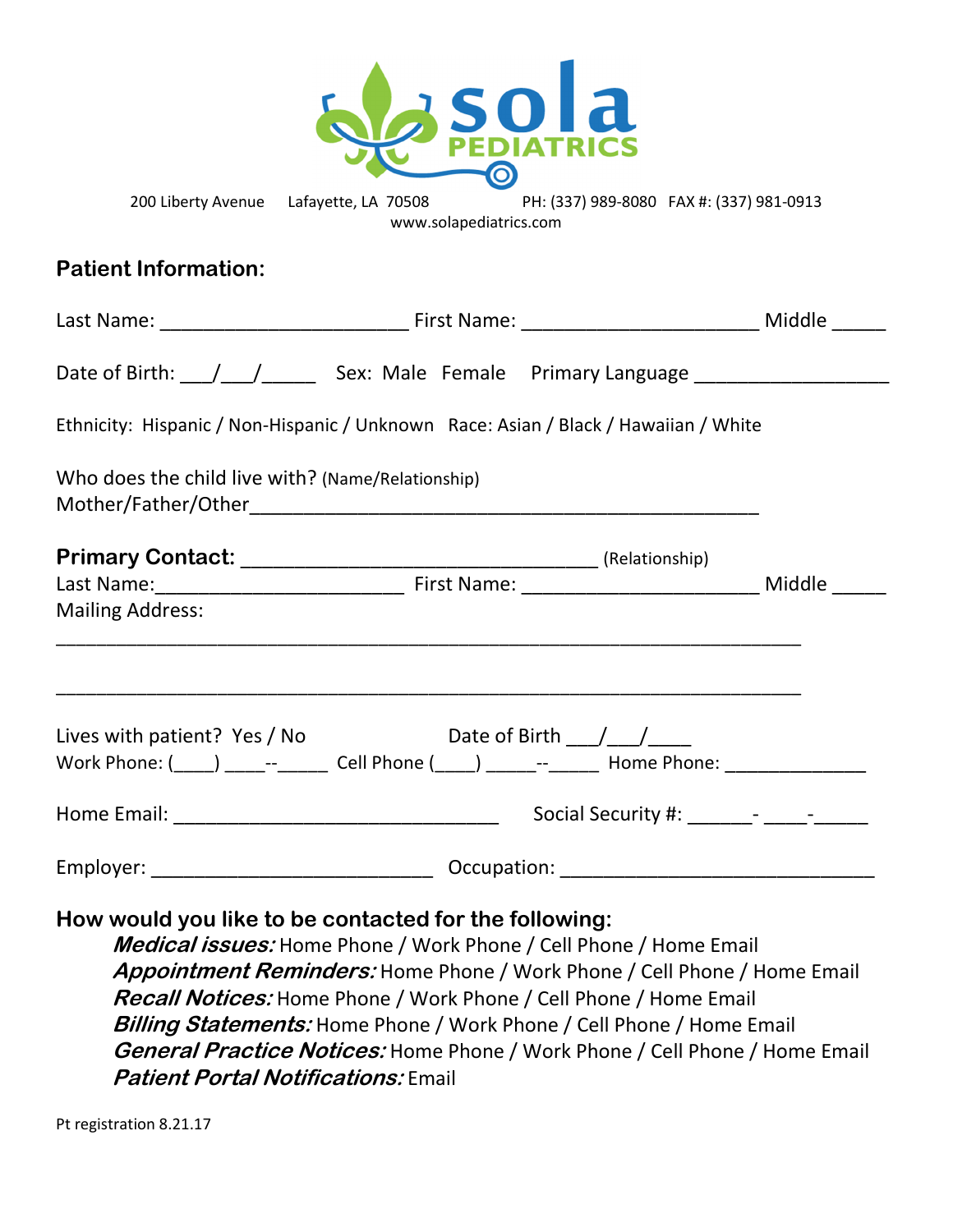| <b>Mailing Address:</b>     |  |                                                                                                                                                                                                        |  |  |  |  |
|-----------------------------|--|--------------------------------------------------------------------------------------------------------------------------------------------------------------------------------------------------------|--|--|--|--|
|                             |  |                                                                                                                                                                                                        |  |  |  |  |
|                             |  | Work Phone: (\but___) \dots _-- \dots _- \dots _- Cell Phone (\but__) \dots _--- _- _- Home Phone: \dots _-                                                                                            |  |  |  |  |
|                             |  |                                                                                                                                                                                                        |  |  |  |  |
|                             |  |                                                                                                                                                                                                        |  |  |  |  |
| Insurance:                  |  |                                                                                                                                                                                                        |  |  |  |  |
|                             |  |                                                                                                                                                                                                        |  |  |  |  |
|                             |  |                                                                                                                                                                                                        |  |  |  |  |
|                             |  |                                                                                                                                                                                                        |  |  |  |  |
|                             |  | Relationship to patient: _____ Mother _____Father _____Self ___________________Other                                                                                                                   |  |  |  |  |
| <b>Secondary Insurance:</b> |  |                                                                                                                                                                                                        |  |  |  |  |
|                             |  |                                                                                                                                                                                                        |  |  |  |  |
|                             |  |                                                                                                                                                                                                        |  |  |  |  |
|                             |  |                                                                                                                                                                                                        |  |  |  |  |
|                             |  | Relationship to patient: _____ Mother _____Father _____Self ___________________Other                                                                                                                   |  |  |  |  |
| If parents are divorced :   |  | Are there any legal restrictions that would restrict the non-custodial parent from consenting to<br>medical treatment for the child or from obtaining information about the child's medical treatment? |  |  |  |  |
|                             |  |                                                                                                                                                                                                        |  |  |  |  |
| Pt registration 8.21.17     |  |                                                                                                                                                                                                        |  |  |  |  |